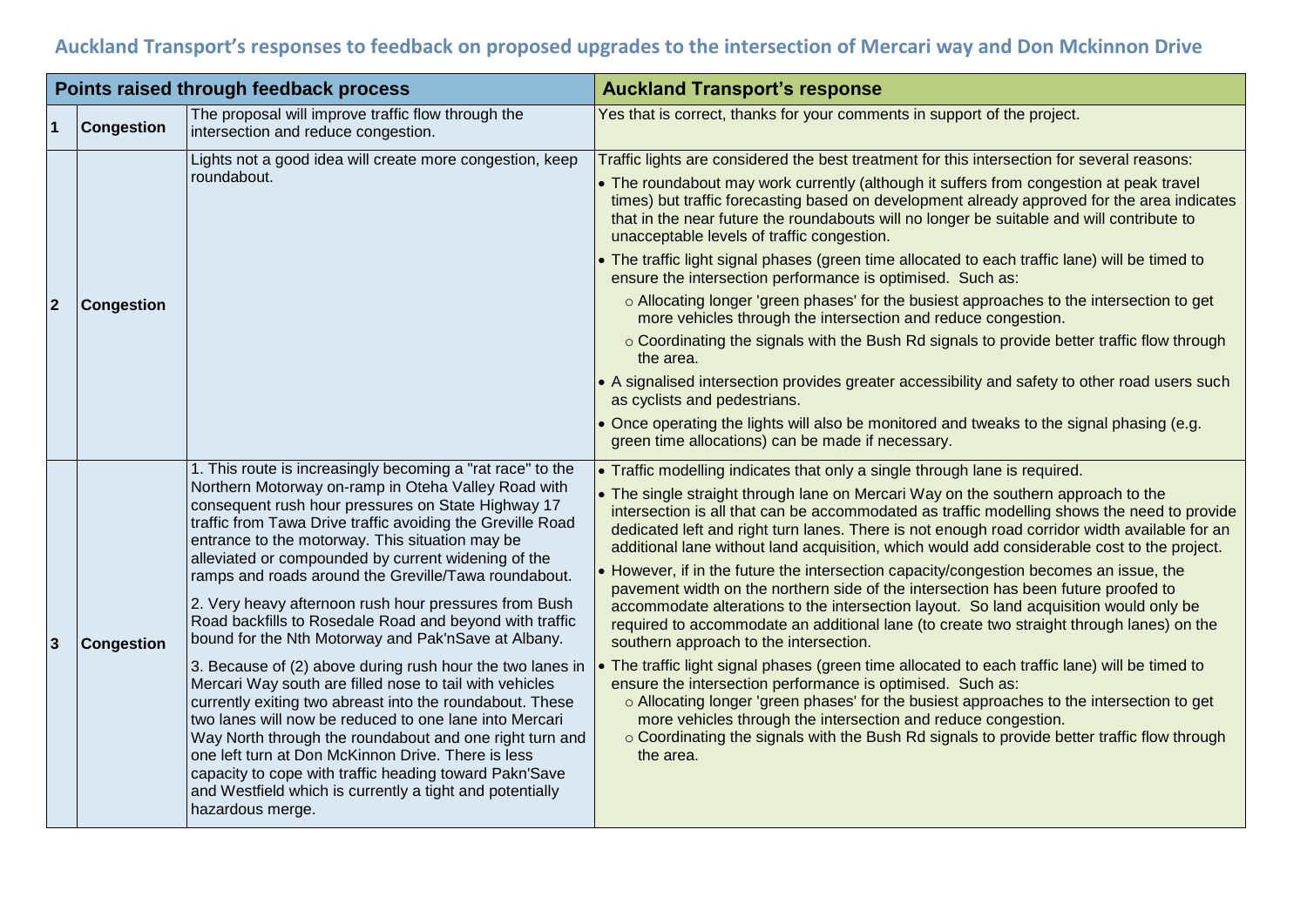| Points raised through feedback process |                   |                                                                                                                                                                                                                                                                                                                                                                                                                                                                           | <b>Auckland Transport's response</b>                                                                                                                                                                                                                                                                                                                                                                                                                                                                                                                                                                                                                                                                                                                                                                                                                                                                                                                                                                                                                                                                                                                                                                                                                                                                                                                                                                                                                                                                                                                                                                                                                                                                                                                                      |
|----------------------------------------|-------------------|---------------------------------------------------------------------------------------------------------------------------------------------------------------------------------------------------------------------------------------------------------------------------------------------------------------------------------------------------------------------------------------------------------------------------------------------------------------------------|---------------------------------------------------------------------------------------------------------------------------------------------------------------------------------------------------------------------------------------------------------------------------------------------------------------------------------------------------------------------------------------------------------------------------------------------------------------------------------------------------------------------------------------------------------------------------------------------------------------------------------------------------------------------------------------------------------------------------------------------------------------------------------------------------------------------------------------------------------------------------------------------------------------------------------------------------------------------------------------------------------------------------------------------------------------------------------------------------------------------------------------------------------------------------------------------------------------------------------------------------------------------------------------------------------------------------------------------------------------------------------------------------------------------------------------------------------------------------------------------------------------------------------------------------------------------------------------------------------------------------------------------------------------------------------------------------------------------------------------------------------------------------|
| $\boldsymbol{4}$                       | <b>Congestion</b> | The proposal will slow down traffic entering Mercari Way<br>north; traffic will back up further into SH17 and Bush<br>Road with consequent ripple effect into Rosedale and<br>Bush Road congestion.                                                                                                                                                                                                                                                                       | Traffic modelling has analysed this situation and it showed it would not be a problem.                                                                                                                                                                                                                                                                                                                                                                                                                                                                                                                                                                                                                                                                                                                                                                                                                                                                                                                                                                                                                                                                                                                                                                                                                                                                                                                                                                                                                                                                                                                                                                                                                                                                                    |
| $5\phantom{1}$                         | <b>Congestion</b> | By the time this solution is implemented an upgrade<br>scheduled for Albany Highway (North) will be progressing<br>with a major increase in traffic diverted by choice or<br>direction into Rosedale Road, Bush Road and SH17.                                                                                                                                                                                                                                            | Auckland Transport assumes this relates to concerns about changes in traffic flow due to<br>road works associated with Albany North. The upgrades to Mercari Way will not be carried<br>out at the same time as the works to Albany Highway which are already underway.                                                                                                                                                                                                                                                                                                                                                                                                                                                                                                                                                                                                                                                                                                                                                                                                                                                                                                                                                                                                                                                                                                                                                                                                                                                                                                                                                                                                                                                                                                   |
| 6                                      | <b>Congestion</b> | The pressures on Mercari Way north are particularly<br>evident during morning and early afternoon at weekends<br>with traffic extremely heavy into Westfield Shopping<br>Centre and Pak'nSave. It is also evident some nights<br>during sports events at the Stadium. Does modelling<br>include traffic counts at these times as the pressures<br>already outlined will be worse on these occasions?                                                                      | Traffic modelling has analysed this situation and it shows that the intersection will have<br>capacity for the traffic flows anticipated during peak weekend traffic flows.<br>Traffic modelling is based on typical peak traffic flows (both weekday and weekends), but has<br>not allowed for special events such as sports events at the stadium. Special events that<br>attract large volumes of traffic should put in place temporary traffic management plans to<br>effectively deal with the increases in traffic volumes.                                                                                                                                                                                                                                                                                                                                                                                                                                                                                                                                                                                                                                                                                                                                                                                                                                                                                                                                                                                                                                                                                                                                                                                                                                         |
| $\overline{7}$                         | <b>Congestion</b> | Access onto Bush Road from Bushlands Park Drive is an<br>issue & getting worse. There is a restricted stopping area<br>that is not enforced. Perhaps a widening on the Northern<br>side of Bush Rd (extra lane) extending from the<br>expressway back beyond the bus stop (top of the hill)<br>would allow more traffic to exit (especial Massey<br>University traffic). Maybe even a set of lights at<br>Bushlands Park Drive (sequenced to other lights) would<br>help. | Thanks for your comments but this issue is outside the scope of this project. Auckland<br>Transport does acknowledge this is an issue, but is not looking to make any changes to the<br>Bushlands Road/Bush Road intersection for the following reasons:<br>• There is no easy/cost effective solution to address this situation.<br>. Bushlands Park Road is a small side road with low traffic volumes, while Bush Road has<br>large traffic volumes. Ensuring the efficient flow of traffic on Bush Road is the greatest<br>priority. Traffic signals at this intersection would exasperate traffic congestion on Bush<br>Road, which would outweigh the benefits for the small number of vehicles using Bushlands<br>Park Drive.<br>• The Bushlands Road/Bush Road intersection is also too close to the Albany Expressway<br>and signalisation would likely cause significant tailbacks along Bush Road and onto Albany<br>Expressway creating traffic congestion on both roads.<br>• The installation of a signalised intersection would have significant costs, and the benefits<br>gained would not justify the costs.<br>• The widening of Bush Road requires the construction of retaining walls to create enough<br>space for an additional lane, this would have significant costs and the benefits gained would<br>not justify the costs.<br>Please note that the signalisation of Mecari Way can be linked to the Albany Expressway/<br>Bush Road signals, to ensure efficient movement of traffic between the two intersections, this<br>may help the situation for vehicles accessing Bush Road from Bushlands Park Road.<br>Vehicles exiting Bushlands Road can also do a left turn onto Bush Road and take alternative<br>routes to their destinations. |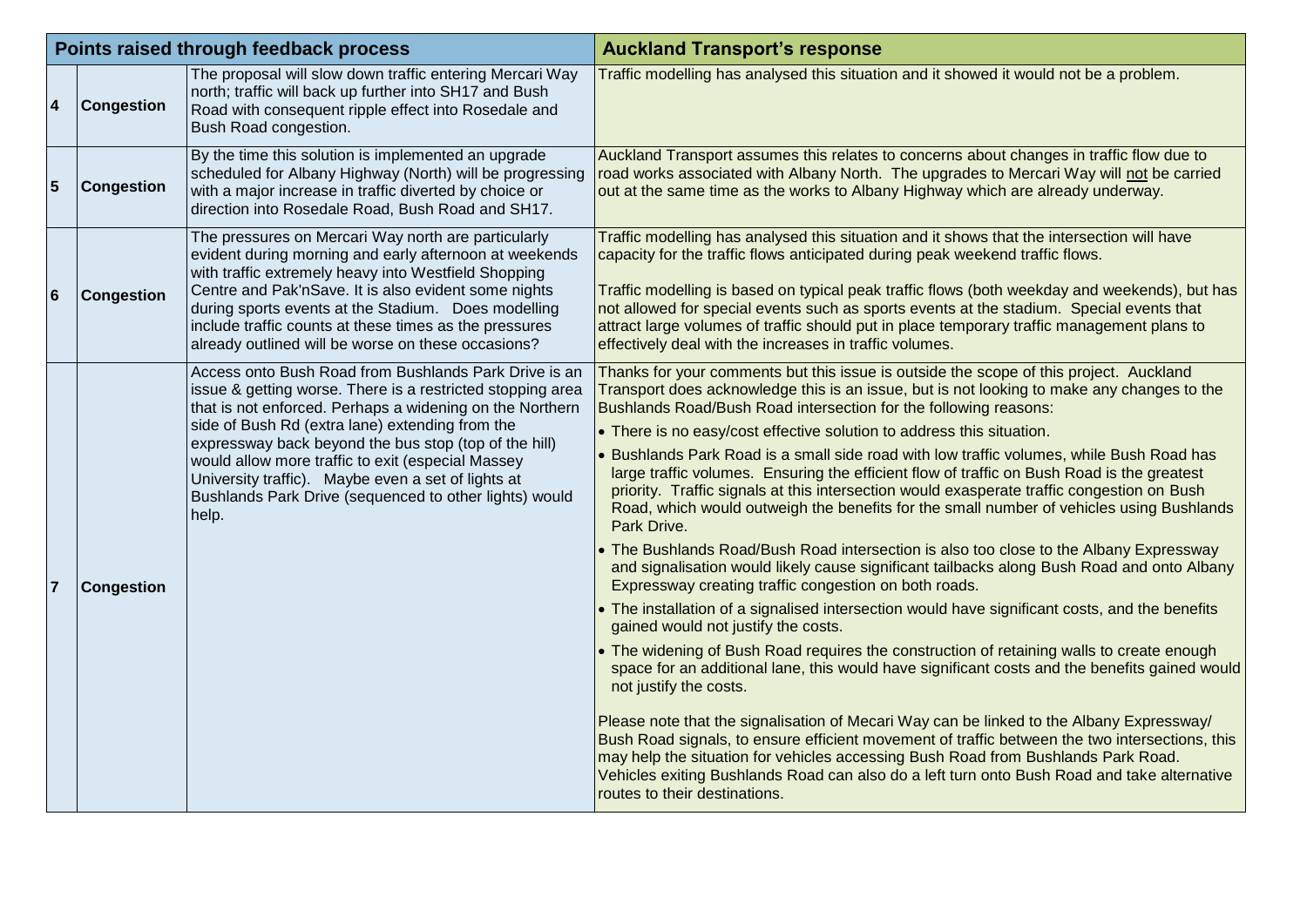| Points raised through feedback process |                                                               |                                                                                                                                                                                                                                                     | <b>Auckland Transport's response</b>                                                                                                                                                                                                                                                                                                                                                                        |
|----------------------------------------|---------------------------------------------------------------|-----------------------------------------------------------------------------------------------------------------------------------------------------------------------------------------------------------------------------------------------------|-------------------------------------------------------------------------------------------------------------------------------------------------------------------------------------------------------------------------------------------------------------------------------------------------------------------------------------------------------------------------------------------------------------|
| 8                                      | <b>Traffic Light</b><br>Phasing                               | Ensure phasing of traffic lights (allocation of green light<br>time to each traffic lane) is optimised to ensure efficient                                                                                                                          | The traffic light signal phases (green time allocated to each traffic lane) will be timed to<br>ensure the intersection performance is optimised. Such as:                                                                                                                                                                                                                                                  |
|                                        |                                                               | flow of traffic (i.e. minimise congestion).                                                                                                                                                                                                         | • Allocating longer 'green phases' for the busiest approaches to the intersection to get more<br>vehicles through the intersection and reduce congestion.                                                                                                                                                                                                                                                   |
|                                        |                                                               |                                                                                                                                                                                                                                                     | • Coordinating the signals with the Bush Rd signals to provide better traffic flow through the<br>area.                                                                                                                                                                                                                                                                                                     |
|                                        |                                                               |                                                                                                                                                                                                                                                     | Once operating the lights will also be monitored and tweaks to the signal phasing (e.g. green<br>time allocations) can be made if necessary.                                                                                                                                                                                                                                                                |
| $\overline{9}$                         |                                                               | The lanes exiting the Albany Mall should be changed. The<br>phasing of a straight ahead from the Mall in conjunction                                                                                                                                | • Additional lanes would require land acquisition at considerable expense and traffic<br>modelling shows they are not required.                                                                                                                                                                                                                                                                             |
|                                        | <b>Albany Mall &amp;</b><br>Pak n Save -<br><b>Congestion</b> | with the Mercari to McKinnon right turn won't give the<br>traffic exiting the Mall enough time to clear a backlog. Or<br>could the exit from the Mall be at least two, ideally three,<br>lanes wide from the Mall roundabout to the traffic lights. | • The lanes exiting the mall are appropriate to allow right turns at the same time as the right<br>turns from Mercury Way south (northeast bound traffic). Adding a straight through<br>movement on the right turn lane for vehicles coming from the mall would prevent the<br>opposing right turns from operating.                                                                                         |
| 10                                     | <b>Albany Mall &amp;</b>                                      | There is currently a congestion problem created by<br>merging and high traffic volumes running through the                                                                                                                                          | • Traffic modelling indicates that two straight through lanes into the Westfield car park are<br>unnecessary.                                                                                                                                                                                                                                                                                               |
|                                        |                                                               | intersection and then navigating the second roundabout<br>type intersection to Pak n Save & Westfield. The<br>proposed plan does not address this.<br>Have 2 lanes for Pak n Save and Westfield car parks                                           | . The single straight through lane on Mercari Way on the southern approach to the<br>intersection is all that can be accommodated as traffic modelling shows the need to provide<br>dedicated left and right turn lanes. There is not enough road corridor width available for an<br>additional lane without land acquisition, which would add considerable cost to the project.                            |
|                                        | Pak n Save -<br><b>Congestion</b>                             |                                                                                                                                                                                                                                                     | • However, if in the future the intersection capacity/congestion becomes an issue, the<br>pavement width on the northern side of the intersection has been future proofed to<br>accommodate alterations to the intersection layout. So land acquisition would only be<br>required to accommodate an additional lane (to create two straight through lanes) on the<br>southern approach to the intersection. |
|                                        |                                                               |                                                                                                                                                                                                                                                     | • The traffic lights should not worsen the current situation.                                                                                                                                                                                                                                                                                                                                               |
|                                        | <b>Albany Mall &amp;</b><br>11   Pak n Save -<br>Parking      | More parking at the Mall would be appreciated.                                                                                                                                                                                                      | Parking at the mall is provided privately and is not managed by Auckland Transport.                                                                                                                                                                                                                                                                                                                         |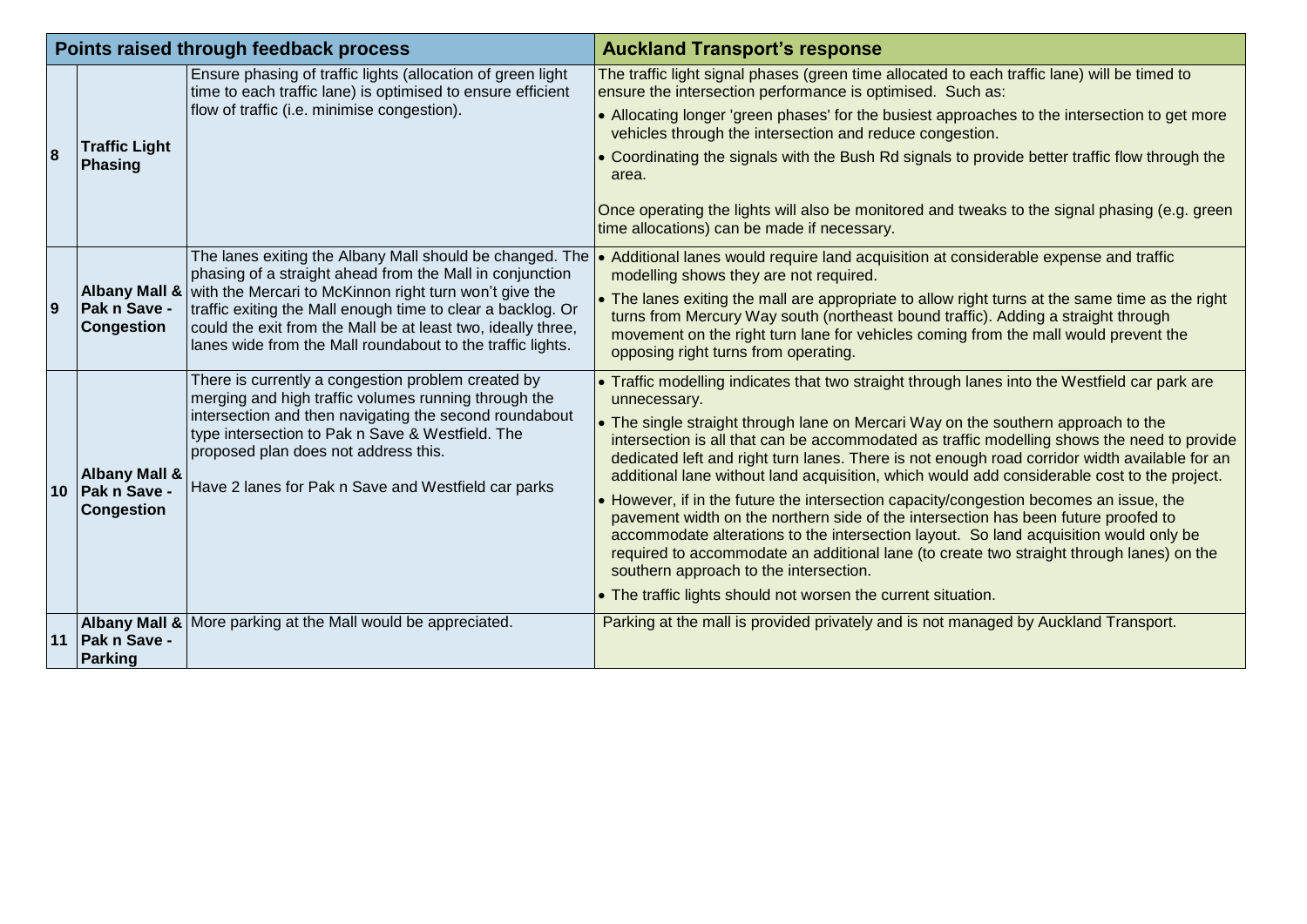| Points raised through feedback process |                                                     |                                                                                                                                                                                                                                                                                                                     | <b>Auckland Transport's response</b>                                                                                                                                                                                                                                                                                                                                                                                                                                                                                                                                                                                                                                                                                                                                                                                                                                                                                                                                                                                                                                                                                                                                                                                                                                                                                                                                                                                                                                                                                                                                                                                             |
|----------------------------------------|-----------------------------------------------------|---------------------------------------------------------------------------------------------------------------------------------------------------------------------------------------------------------------------------------------------------------------------------------------------------------------------|----------------------------------------------------------------------------------------------------------------------------------------------------------------------------------------------------------------------------------------------------------------------------------------------------------------------------------------------------------------------------------------------------------------------------------------------------------------------------------------------------------------------------------------------------------------------------------------------------------------------------------------------------------------------------------------------------------------------------------------------------------------------------------------------------------------------------------------------------------------------------------------------------------------------------------------------------------------------------------------------------------------------------------------------------------------------------------------------------------------------------------------------------------------------------------------------------------------------------------------------------------------------------------------------------------------------------------------------------------------------------------------------------------------------------------------------------------------------------------------------------------------------------------------------------------------------------------------------------------------------------------|
| 12                                     | <b>Access -</b><br><b>IMercari</b><br><b>Centre</b> | • When exiting Mercari Way Business Centre, the<br>proposal creates the need for large detours to head<br>towards McClymonts Road.<br>• Suggest another set of lights, and a gap for right turning<br>traffic in the raised island to be installed at the north exit<br>from the Mercari Centre to Don McKinnon Dr. | Another set of lights at the location suggested is not appropriate as it would be too close to<br>the signalised intersection at Mercari Way/Don McKinnon Drive, which would block east-<br>bound vehicles on Don Mckinnon Drive and cause vehicle tailbacks into the Mercari Way/Don<br>McKinnon Drive intersection and create congestion.<br>Traffic counts show that during weekday and weekend peak traffic times between 0.07% and<br>0.38% of vehicles using the intersection would have previously completed a U-turn to head<br>east along Don Mckinnon Drive. The intersection upgrades benefit a large number of<br>vehicles while only a very small percentage of vehicles will be adversely affected by the<br>changes. For those vehicles that are adversely affected, there are other routes they could<br>take which are outlined below.<br>Vehicles that wish to access roads north and east of Mercari Business Centre have the<br>following options once the proposal is implemented:<br>• Vehicles could turn right at the traffic lights into Mercari Way (north) and perform a U-turn at<br>the roundabout. This will require an extra distance of 230m to be travelled compared with<br>the current option of doing a U-turn at the roundabout.<br>• Exit via Corinthian Drive, and then turn right onto Don Mckinnon Drive at its intersection<br>with Corinthian Drive.<br>• Vehicles can head west around the ring road. For vehicles accessing McClymonts Road<br>this will require an extra distance of 500m to be travelled compared with the current option<br>of doing a U-Turn at the roundabout. |
|                                        | <b>Access -</b><br>13 Mercari<br><b>Centre</b>      | To get into the business centre on Mercari Way, you need<br>to travel a long distance out of the way. Instead of the<br>raised medians, there needs to be a right hand turn.                                                                                                                                        | This is not an issue as the project includes a right turn bay on Mercari Way for vehicles<br>heading in the northbound direction to access the business centre.                                                                                                                                                                                                                                                                                                                                                                                                                                                                                                                                                                                                                                                                                                                                                                                                                                                                                                                                                                                                                                                                                                                                                                                                                                                                                                                                                                                                                                                                  |
|                                        | Access -<br>14 Mercari<br><b>Centre</b>             | The proposal provides easy access to Mercari Way                                                                                                                                                                                                                                                                    | Thanks for your comments in support of the project. Yes this project includes a right turn bay<br>on Mercari Way for vehicles heading in the northbound direction to access the business<br>centre.                                                                                                                                                                                                                                                                                                                                                                                                                                                                                                                                                                                                                                                                                                                                                                                                                                                                                                                                                                                                                                                                                                                                                                                                                                                                                                                                                                                                                              |
|                                        | Access -<br>15 Mercari<br><b>Centre</b>             | The right turning bays in Mercari Way need to be<br>lengthened to allow more cars to wait in order to turn right<br>without impeding through traffic.                                                                                                                                                               | The length of the right turn bay is restricted by the petrol station access. Traffic modelling<br>shows that there will nearly always be suitable gaps in the Mercari Way traffic flow between<br>signal phases for vehicles to make the right turn before the right turn bay fills up.                                                                                                                                                                                                                                                                                                                                                                                                                                                                                                                                                                                                                                                                                                                                                                                                                                                                                                                                                                                                                                                                                                                                                                                                                                                                                                                                          |
|                                        | Access -<br>16 Mercari<br><b>Centre</b>             | Provide a painted no stopping area to provide for safer<br>access to Mercari Business Centre for right turning<br>vehicles from Mercari way.                                                                                                                                                                        | Investigations show that regular queuing will not be experienced from the lights on the Albany<br>Expressway/Mercari Way intersection to the extent that it blocks the entry to no.15 Mercari<br>Way. On the odd occasion where significant queuing occurs, driver courtesy usually prevails.<br>However, if queuing does become an issue a no-stopping area could be implemented in<br>future. The situation will be monitored post-construction to determine if there is a need to<br>implement a no-stopping area.                                                                                                                                                                                                                                                                                                                                                                                                                                                                                                                                                                                                                                                                                                                                                                                                                                                                                                                                                                                                                                                                                                            |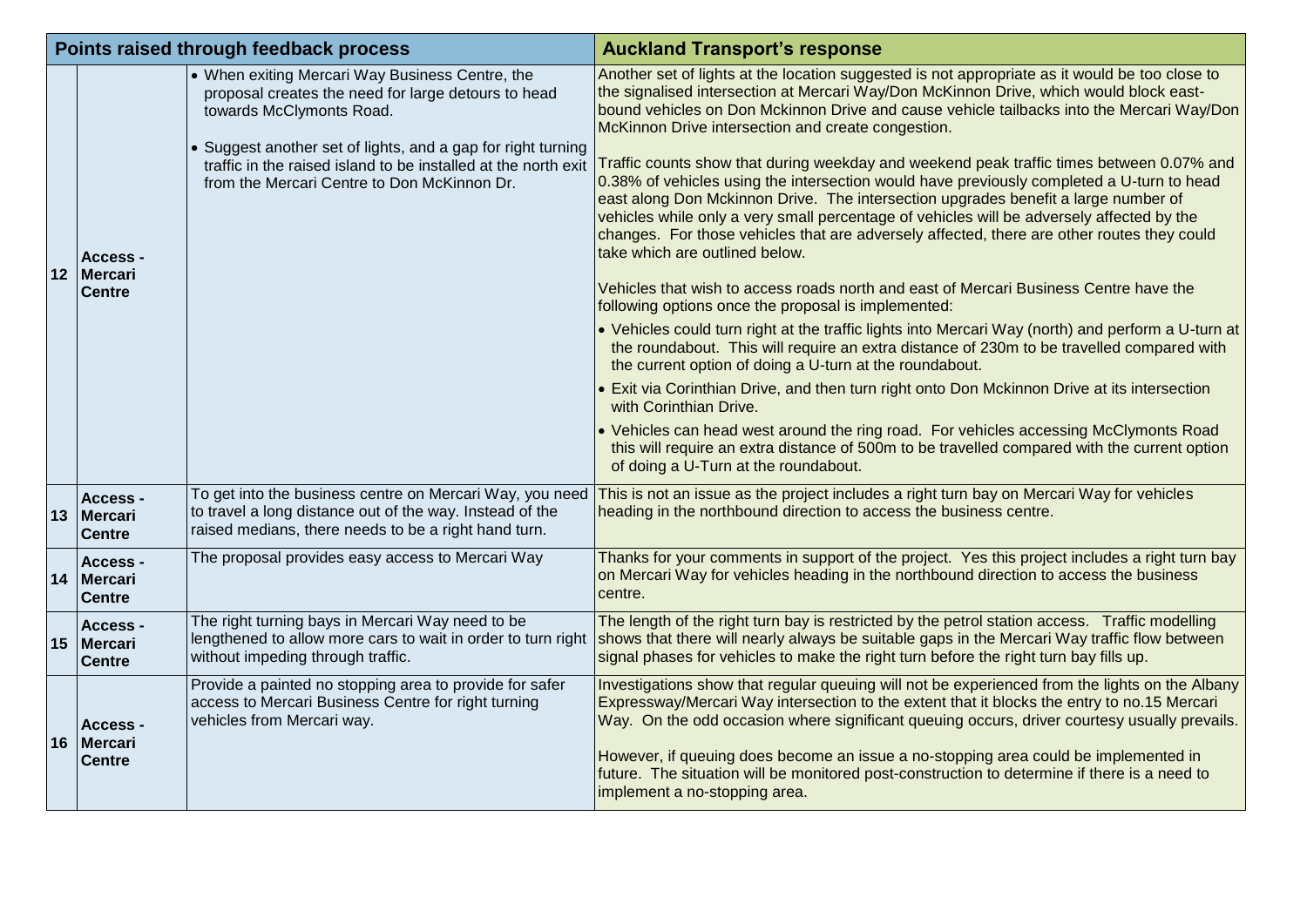| Points raised through feedback process |                                                 |                                                                                                                                                              | <b>Auckland Transport's response</b>                                                                                                                                                                                                                                                                                                                                                                                                                                                                                                                                                                                                                                                                                                                                                                        |
|----------------------------------------|-------------------------------------------------|--------------------------------------------------------------------------------------------------------------------------------------------------------------|-------------------------------------------------------------------------------------------------------------------------------------------------------------------------------------------------------------------------------------------------------------------------------------------------------------------------------------------------------------------------------------------------------------------------------------------------------------------------------------------------------------------------------------------------------------------------------------------------------------------------------------------------------------------------------------------------------------------------------------------------------------------------------------------------------------|
| 17                                     | Access -<br><b>Albany Mega</b><br><b>Centre</b> | • The proposal restricts access to Albany Mega Centre.<br>• Install a right turn bay in the Centre median                                                    | Another set of lights at the location suggested is not appropriate as it would be too close to<br>the signalised intersection at Mercari Way/Don McKinnon Drive, which would block west-<br>bound vehicles on Don Mckinnon Drive and cause vehicle tailbacks into the Mercari Way/Don<br>McKinnon Drive intersection and create congestion.<br>Vehicles heading east along Don McKinnon Drive have the following options to enter the<br>Albany Mega centre once the proposal is implemented:<br>• Enter the Mega Centre via Coliseum Drive.<br>Go via Coliseum Drive/Mercari Way and complete a right turn at the intersection of Mercari<br>Way/Don McKinnon Drive. This would only add 20m extra distance to the current option of<br>doing a U-Turn at the Mercari Way/Don McKinnon drive intersection. |
| 18                                     | <b>Dual Right</b><br><b>Turn Lanes</b>          | Like the dual right turn lanes from Don McKinnon heading<br>to the Albany Expressway.                                                                        | Thanks for your comments in support of the project.                                                                                                                                                                                                                                                                                                                                                                                                                                                                                                                                                                                                                                                                                                                                                         |
|                                        | 19 $ U-Turns$                                   | Please provide "No U-Turn" signs at the end of the raised $ $ The intersection design will include 'No U-turn' signs.<br>islands at the intersection itself. |                                                                                                                                                                                                                                                                                                                                                                                                                                                                                                                                                                                                                                                                                                                                                                                                             |
| 20                                     | Remove<br><b>Medians</b>                        | Remove the medians.                                                                                                                                          | Medians serve a number of functions and are preferred in an environment such as Albany<br>Centre. They improve safety by eliminating right turns across multiple lanes of traffic when<br>exiting properties. They provide informal pedestrian refuges for those crossing away from<br>formal pedestrian facilities, and also provide an visually pleasing environment, as opposed to<br>a large paved area full of traffic.                                                                                                                                                                                                                                                                                                                                                                                |
| 21                                     | $ C$ ycling                                     | Cycle lane between the left turning traffic and straight<br>through traffic is dangerous.                                                                    | This cycle lane layout is a commonly used layout. The cycle lane is in the best location to<br>provide for all turning movements that cyclists may wish to do at the intersection (e.g. right,<br>straight and left).<br>Auckland Transport acknowledge that some people may not be confident to use the on-road<br>cycle lane, as such an off-road shared walking and cycling path has been provided for less<br>confident cyclists.                                                                                                                                                                                                                                                                                                                                                                       |
|                                        | 22 Cycling                                      | Allow cyclists to use footpath                                                                                                                               | The design includes shared off-road walking and cycling paths.                                                                                                                                                                                                                                                                                                                                                                                                                                                                                                                                                                                                                                                                                                                                              |
| 23                                     | $ C$ ycling                                     | On road cycle lanes will reduce the vehicle capacity.<br>Move them off road                                                                                  | $\bullet$ The cycle lanes should not have a significant effect on the capacity of the intersection.<br>• Shared off-road walking and cycling paths have been provided. On-road cycle lanes have<br>also been provided to accommodate more competent cyclists who are unlikely to use the<br>shared path. The shared path is more suitable for less competent and recreational cyclists.                                                                                                                                                                                                                                                                                                                                                                                                                     |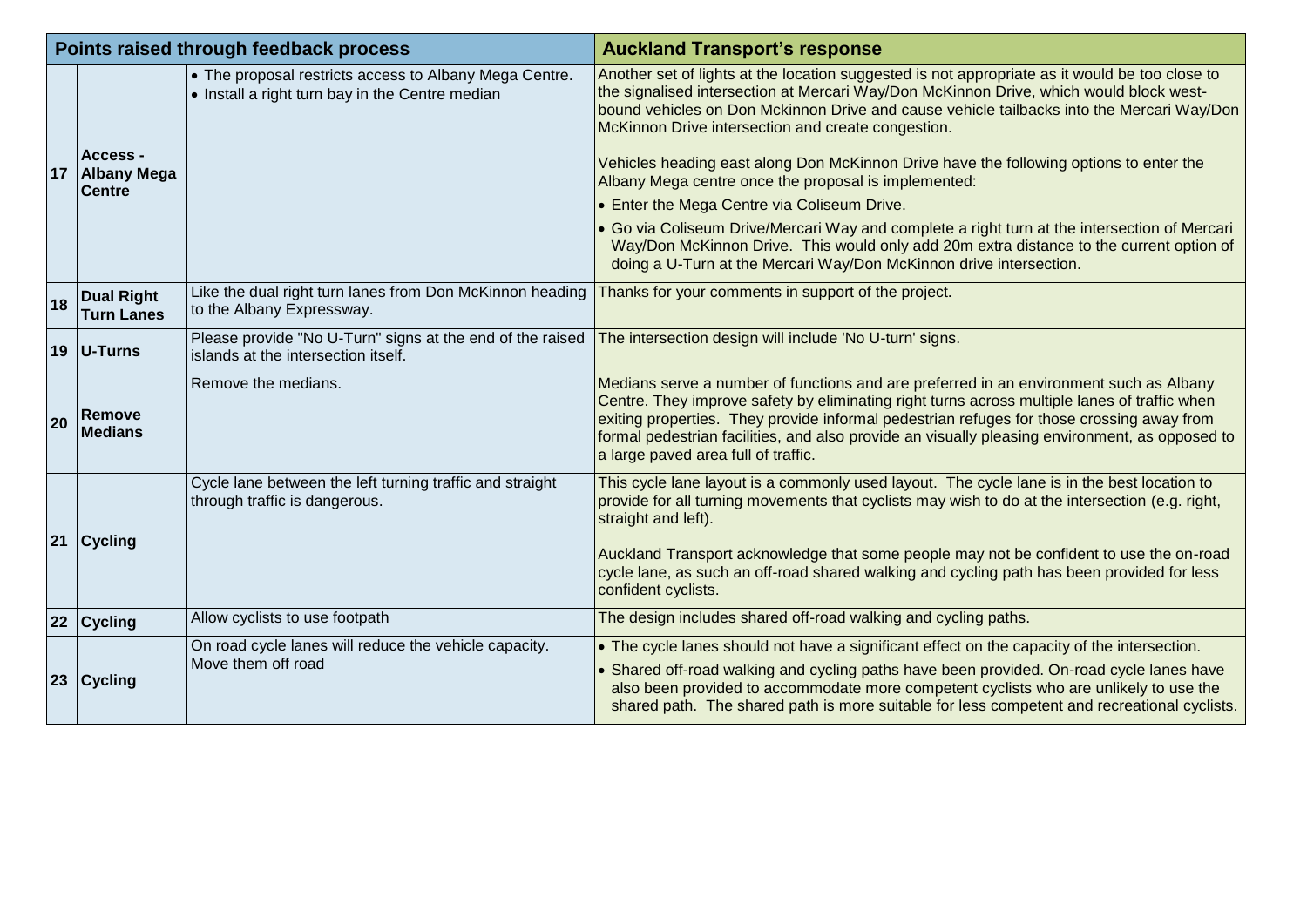| Points raised through feedback process |                  |                                                                                                                                                                                                                                                                                                                                                       | <b>Auckland Transport's response</b>                                                                                                                                                                                                                                                                                                                                                                                                                                                                                       |
|----------------------------------------|------------------|-------------------------------------------------------------------------------------------------------------------------------------------------------------------------------------------------------------------------------------------------------------------------------------------------------------------------------------------------------|----------------------------------------------------------------------------------------------------------------------------------------------------------------------------------------------------------------------------------------------------------------------------------------------------------------------------------------------------------------------------------------------------------------------------------------------------------------------------------------------------------------------------|
|                                        |                  | Cycle lanes in Don McKinnon Drive and Mercari Way<br>present a hazard in that drivers entering carparks or<br>turning from one throughfare into the other must pass<br>through cycle lanes on each approach to the intersection.<br>I fail to see why intersections which already have shared<br>paths and wide public spaces beside the intersection | • An off-road cycle path would need to be brought back into the general traffic to go through<br>the intersection, or given its own green phase at the lights which would increase congestion<br>at the intersection. Also the off-road cycle path would be an isolated facility; by the time the<br>cyclists were taken off the road and then put back on again it would be a very short isolated<br>section of off-road cycle path.                                                                                      |
|                                        | 24 Cycling       | cannnot have single dedicated off-road cycle lane, the on-<br>road cycle lanes are unnecessary and a public hazard.<br>The provision of cycle "boxes" at the intersection are a<br>barrier to heavy traffic and will be a frustration to traffic<br>entering and leaving the intersection.                                                            | • Cycle lanes and 'advance cycle boxes' are required in this location and various locations<br>throughout Auckland to improve the safety and appeal of cycling. Cycle lanes are a<br>commonly accepted practice throughout New Zealand and many places throughout the<br>world.<br>• The cycle lanes should not have a significant effect on the capacity of the intersection.                                                                                                                                             |
|                                        |                  | • Shared off-road walking and cycling paths have been provided. On-road cycle lanes have<br>also been provided to accommodate more competent cyclists who are unlikely to use the<br>shared path. The shared path is more suitable for less competent and recreational cyclists.                                                                      |                                                                                                                                                                                                                                                                                                                                                                                                                                                                                                                            |
|                                        | 25 Cycling       | Hardly anyone goes there by bike.                                                                                                                                                                                                                                                                                                                     | There might not be many cyclists currently, but this may be due to the road environment<br>being unattractive to cyclists. This work will hopefully go some way to remedying that, and<br>encourage people out of cars and onto bikes, providing benefits for all.                                                                                                                                                                                                                                                         |
| <b>26</b>                              | Pedestrians      | The proposal will improve pedestrian access and make it<br>safer for pedestrians.                                                                                                                                                                                                                                                                     | Yes that is correct, thanks for your comments in support of the project.                                                                                                                                                                                                                                                                                                                                                                                                                                                   |
|                                        | 27   Pedestrians | Currently getting from the Marcari shops over to Pak n<br>Save or towards the Mega Centre involves crossing at<br>least four lanes of traffic. It's seriously dangerous.                                                                                                                                                                              | Thanks for your comments. The project will improve pedestrian crossing facilities and should<br>make the journey from Mercari Shops to Pak n Save and the Mega Centre safer and more<br>appealing for pedestrians.                                                                                                                                                                                                                                                                                                         |
|                                        | 28   Pedestrians | Keep the roundabout and install a traffic light signal east<br>and west on Don Mckinnon Drive for pedestrians and<br>bikes to safely cross.                                                                                                                                                                                                           | If pedestrian crossing facilities were provided east and west of the roundabout, that would not<br>accommodate pedestrian demand at the intersection. Requiring pedestrians to divert to those<br>intersections does not accommodate the path most pedestrians would prefer to take and as<br>such it is likely that many would try and cross at the current intersection.                                                                                                                                                 |
| 29                                     | Buses            | Provide bus advance lanes                                                                                                                                                                                                                                                                                                                             | Options for providing bus advance lanes had been investigated. Unfortunately, the provision<br>of these would restrict other vehicle access, to the point that the queuing from these vehicles<br>would impede the buses from accessing the bus advance lanes, making them redundant.<br>Nevertheless, signals will be timed to minimise congestion/maximise traffic flow. Once<br>operating the lights will also be monitored and tweaks to the signal phasing (e.g. green time<br>allocations) can be made if necessary. |
|                                        | 30 Buses         | Relocate the bus stop space opposite Pak n Save out of<br>the carriage way                                                                                                                                                                                                                                                                            | This proposal is outside the scope of the project. This bus stop may be looked at in future<br>when proposed changes to bus services on the North Shore have been through a public<br>feedback period and the new bus network is finalised (feedback period to commence mid-late<br>2015 - www.AT.govt.nz/newnetwork). However, it is often preferred to keep bus stops in the<br>traffic lane to ensure buses are not held up when re-entering the traffic lane (encourages<br>public transport usage).                   |